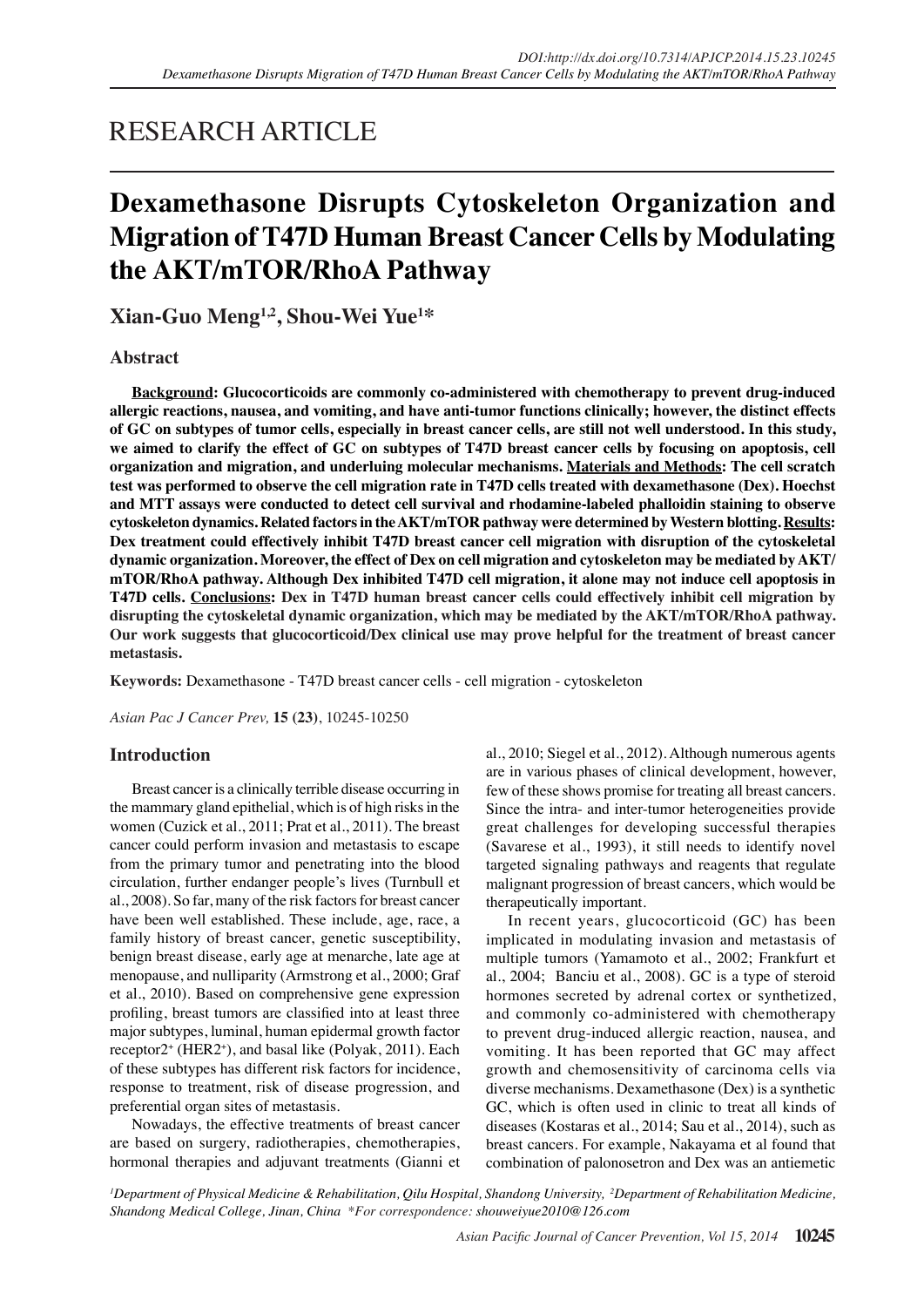#### *Xian-Guo Meng and Shou-Wei Yue*

treatment of choice for patients with breast cancer treated with anthracycline (Nakayama et al., 2013). Treated patients with breast cancer liver metastases using hepatic arterial infusion of Dex, and found that it could significantly improve the median survival (Ang et al., 2013). These studies establish that Dex would help to the clinical treatment of breast cancers. However, a recent study shows that Dex could also enhance metastasis and tumorigenicity in MDA-MB-231 cells, a TNBC cell line, while decreased tumorigenicity in two non-TNBC cell lines, MCF7 and T47D cells (Alain et al., 2012; Silva et al., 2012). Therefore, it needs further clarification that the role of Dex in the treatment of breast cancers, especially its distinct effect on subtypes of breast cancers.

To verify the role of Dex in different subtypes of breast cancers, we focus on the human mammary breast cancer cell line T47D. T47D cells, established from pleural effusion of a human breast cancer patient, have been reported to have steroid hormone receptors to estrogen, progesterone, glucocorticoid, and androgen (Ono et al., 1987). It has been reported that Dex may decrease the tumorigenicity in T47D cells, as well as inducing its calcitonin receptor (CTR) expressions (Kurokawa et al., 1991). But it still not clear whether Dex affects other tumorous characterizations of T47D cells. Here we demonstrate that migratory activity of T47D cells was inhibited by Dex treatment, without increased cell apoptosis. Dex has been showed to dramatically inhibit cytoskeletal reorganizations, which may be responsible for the decreased cell migrations. Moreover, the effect of Dex on cytoskeletal dynamics may be mediated by AKT/mTOR/RhoA signaling. Thus, our work proposed a promising target of treatment strategies for breast cancers, and demonstrates that Dex may work as a coadjuvant of tumor metastasis inhibitor in treatment of breast cancers, at least in part of non-TNBC.

## **Materials and Methods**

#### *Cell culture*

The T47D human breast cancer cell line was purchased from American Type Culture Collection (ATCC, USA). All the cells were maintained in RPMI supplemented with 10% fetal bovine serum (FBS), 100IU/ml penicillin and 100 μg/mL streptomycin (GIBCO, USA), cultured in 5%  $\text{CO}_2$ , 37°C incubator. The cells were passaged with 0.25% trypsin when they grew to 90% density.

#### *Cell scratch assay*

The spreading and migration capabilities of T47D cells were assessed using a scratch wound assay which measures the expansion of a cell population on surfaces (Fronza et al., 2009). The cells were seeded into 12-well tissue culture dishes containing pre-coated coverslips. A linear wound was generated in the monolayer with a sterile 100μl plastic pipette tip. Any cellular debris was removed by washing the coverslips with phosphate buffer saline (PBS). Then the cells were treated with  $0 \mu m$ ,  $1 \mu m$ , 10μm and 100μm dexamethasone (Sigma, USA) for 48h, and no additives were used as internal controls. Finally, the cells were fixed with 4% paraformaldehyde for 15min

and observed under microscope and measured with Image pro plus software. Three representative images from each coverslip of the scratched areas under each condition were photographed to estimate the relative migration cells for quantifications.

#### *Cell survival assay*

The T47D cells were treated with 0μm, 1μm, 10μm and 100μm Dex for 24 and 48h, and then prepared for Hoechst staining for cell death detections and MTT assay for cell viability detections. Briefly, 1.0×10<sup>5</sup> cells/mL T47D cells were plated in 6-well plates. After pharmacological manipulations, cells were directly stained with Hoechst kit from Beyotime (Jiangshu, China). The cell counting was carried out through the use of National Institutes of Health software ImageJ. As for MTT assays, cells were plated at a density of  $1 \times 10^4$  cells/well in 96-well plates for 12 h prior to pharmacological manipulations. In total,  $20\mu$ l MTT (5mg/ml in PBS, Sigma, USA) was added to each well 4 h prior to the desired endpoint to dissolve the formazan crystals. The absorbance was measured at 570nm in a 96-well plate reader. The percentages of cell viability were calculated according to OD value.

#### *Immunofluorescence staining*

To detect the cytoskeletal dynamics in Dex treated T47D cells, the Rhodamine Phalloidin R415 probes were applied to stain the F-actin fibers. For the preparation of Rhodamine Phalloidin staining, T47D cells were plated with  $1.0 \times 10^5$  cells/mL in 12-well plates. After pharmacological manipulations (Dex 100μm), cells were fixed with 4% Paraformaldehyde (PFA) and 4% sucrose in PBS for 30min and then permeablized with 0.25% Triton-X 100 in PBS for another 5min at room temperature. After washing extensively, Rhodamine Phalloidin R415 probes were added into these cells. Then after a second washing for three times, the cover slips were mounted onto glass slides with antifade reagent with DAPI for nuclear labeling.

#### *Western blot*

The proteins were extracted from cells treated with 100 μM Dex by lysis buffer (PBS+1% Triton X-100) at 0, 3, 12 and 24h, and protein concentrations were measured with BCA Protein Assay kit (Thermo Fisher Scientific, USA). Then the proteins were separated by sodium dodecyl sulfate-polyacrylamide gel electrophoresis (SDS-PAGE), and transferred onto polyvinylidene difluoride (PVDF, Bio-rad, USA) membranes following the standard procedures. Next, the membranes were blocked by 5% non-fat dry milk in PBST (PBS with 0.1% Tween 20, pH7.6), then incubated with appropriate primary antibodies and appropriate secondary antibodies conjugated with horseradish peroxidase (Santa Cruz, USA), and developed with ECL Plus luminescent reagents (GE Healthcare, USA). Anti-AKT, anti-*p*-AKT, anti-mTOR, anti-*p*-mTOR antibodies were purchased form Cell Signaling Technology (Danvers, USA); and anti-RhoA, anti-β-actin antibodies were purchased from Millipore (Billerica, USA).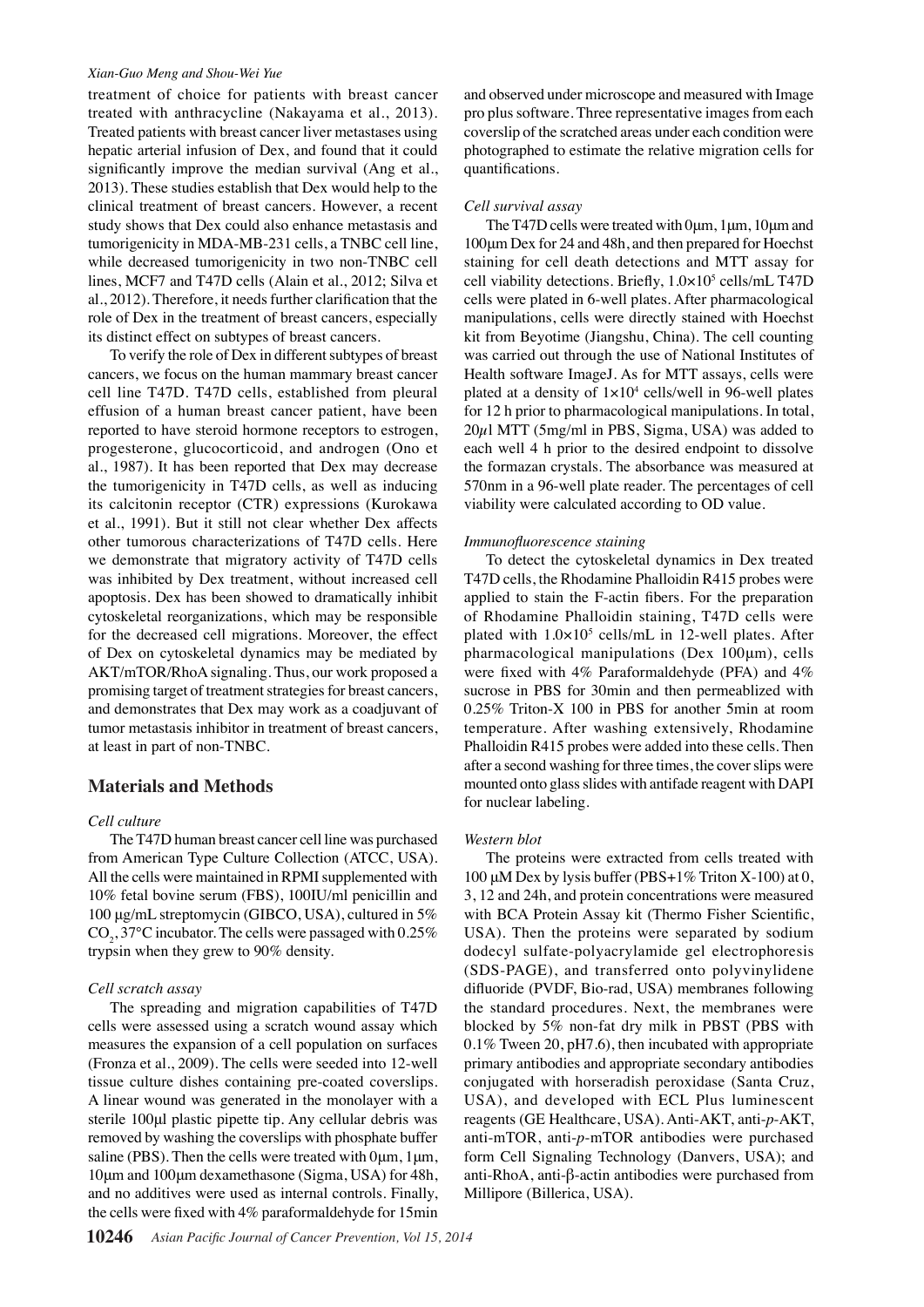

**Figure 1. Dex Inhibits Cell Migration in T47D Human Breast Cancer Cells**

### *Statistical analysis*

All data were expressed as mean standard deviation (s) and analyzed by SPSS software. The comparisons between two groups were used student t test, a *p*<0.05 was considered as statistically significant.

# **Results**

## *Dex inhibits cell migration in T47D human breast cancer cells*

Dex has showed distinct effects on different subtypes of tumor cells, especially in breast cancer cells (Lu et al., 2005; Lu et al., 2006a; 2006b). For example, Dex does not affect the proliferation rate of MDA-MB-231 breast cancer cells (a triple negative breast cancer cell line, TNBC), but enhances their metastasis and tumorigenicity (Alain et al., 2012). However, treatment of Dex decreases tumorigenicity in two non-TNBC cell lines, MCF7 and T47D cells (Silva et al., 2012). Moreover, Dex could also induce calcitonin receptor (CTR) expressions in T47D cells (Kurokawa et al., 1991). Therefore, how Dex decreases the tumorigenicity in T47D cells and whether other tumorous characterizations are altered by Dex treatment are still to be verified. To detect the effects of Dex on T47D cells, we examined the spreading and migration capabilities of T47D cells by Dex treatment. The cell scratch results showed that the migration rate



was inhibited by Dex treatment in a dose-dependent manner (Figure 1A and B). In details, after 48h recovering, T47D cell migrates into the wound, and the remainder wound is only about 15.4% of the beginning. However, the rapid wound healing was dramatically inhibited by Dex treatment. With Dex treatment, the migration rate is reduced to  $26.8\%$  (1 $\mu$ m Dex), 17.0% (10 $\mu$ m Dex) and 4.7% (100μm Dex), compared to the 84.5% (control). All these results suggested that Dex treatment may reduce migration viability in T47D human breast cancer cells.

### *Dex induces minimal apoptosis in T47D human breast cancer cells*

Dex has been showed to induce cell apoptosis in many malignancy tumor cells, but some preceding experiment indicated that Dex may not affect cell survival in some subtypes of breast cancer cells (Silva et al., 2012). Therefore, to further investigate whether Dex will affect T47D cell viability under the condition of inhibited migration, we detected the cell survival by Hoechst staining and MTT assays. The T47D cells were treated with Dex by 1μm, 10μm and 100μm for 24 and 48h. Then these cells were collected for the subsequent examinations. The results showed that Dex may slightly increase apoptotic cell numbers, such as 4.7% (100μm Dex for 24h) and 5.6% (100 μM Dex for 48h) compared to 2.5% (controls). But these differences were not significant (*p*>0.05, Figure 2A). Again, the results of MTT assays for cell viability were consistent with the apoptotic results, showing that the cell viability was not significantly altered by Dex treatment (Figure 2B). These results are partly consistent with previous reports, suggesting that the effect of Dex on cell apoptosis may be distinct by the subtypes of cells. Taken together, our work demonstrates that Dex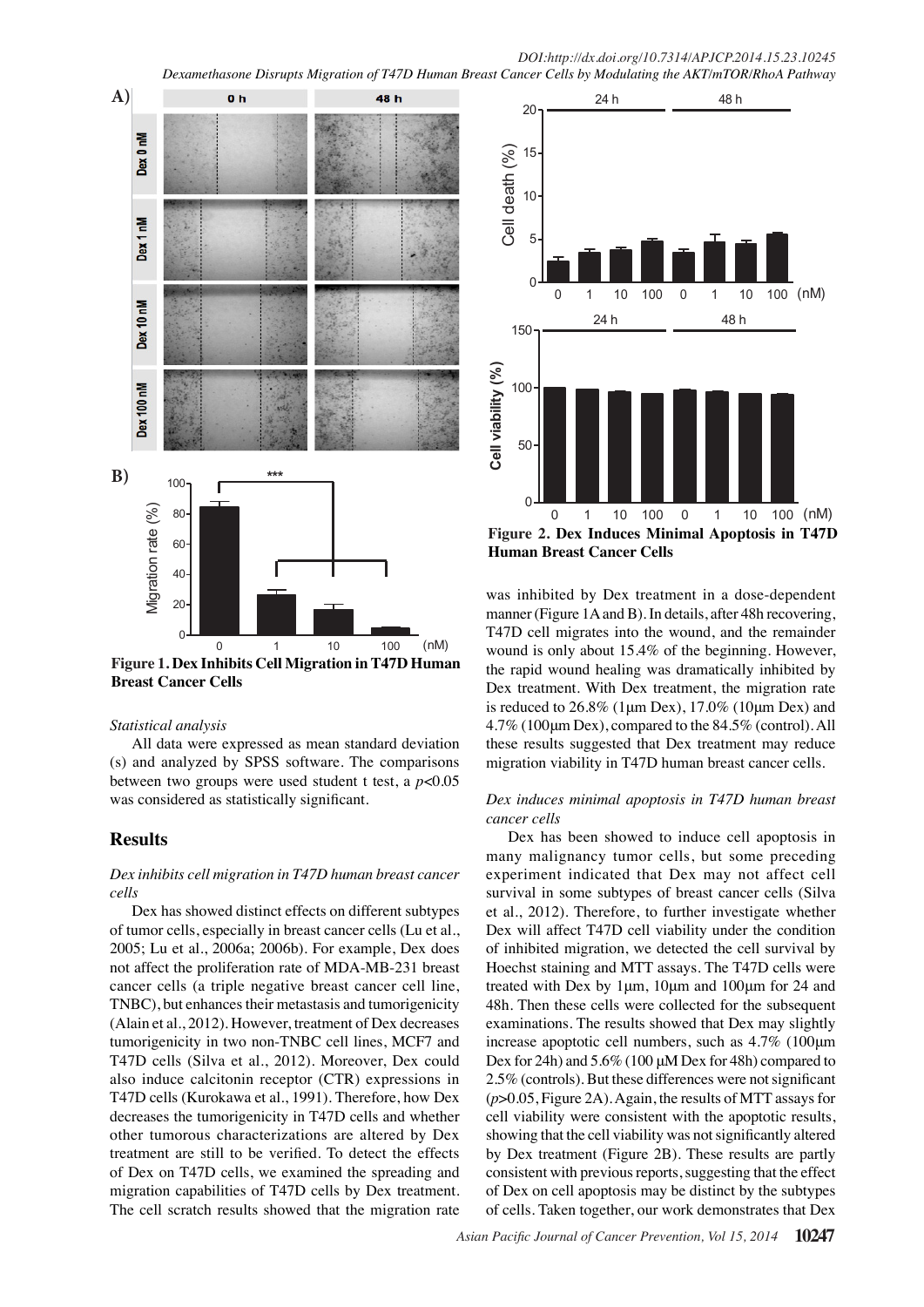#### *Xian-Guo Meng and Shou-Wei Yue*

may not affect the cell survival in T47D breast cancer cells, although it could inhibit the cell migration.

## *Dex dramatically impairs the cytoskeletal dynamics in T47D human breast cancer cells*

To explore the mechanism of how Dex inhibits cell migration in T47D cells, we focused on the cytoskeletal dynamics. Because Dex has been reported to inhibit tendon cell migration that is correlated with decreased gene expression of a-SM actin (Tsai et al., 2003), it is of high possibility that Dex may affect the cytoskeletal dynamics in T47D cells. Thus, we carried out F-actin staining by Rhodamine-labeled Phalloidin probes in T47D cells. Rhodamine-phalloidin is a high-affinity F-actin probe conjugated to the red-orange fluorescent dye and selectively stains F-actin. T47D cells were pre-treated by Dex for 0 to 24h, and then visualized by the fluorescence microscope. Red fluorescence indicated that as elapsed Dex treatment, F-actin fibers were dramatically reduced in a time- and dose-dependent manner, while DAPI signals labeled blue indicated the nuclear locations (Figure 3). Thus, our results show that Dex treatment may impair the cytoskeleton dynamics and organizations in T47D cells, which may be responsible for the blocked cell migrations.

# *Dex impairs cytoskeletal dynamics via AKT/mTOR/RhoA pathways in T47D human breast cancer cells*

To investigate the molecular mechanism of how Dex disrupts the cytoskeletal dynamics and blocks cell migration in T47D cells, we focused on the well-known AKT/mTOR pathways. AKT/mTOR pathway is one of the major signaling pathways that have been identified



**Figure 3. Dex Dramatically Impairs the Cytoskeletal Dynamics in T47D Human Breast Cancer Cells**

as important in the tumor development (Altomare et al., 2004; Jozwiak et al., 2010; Atif et al., 2014). It has been shown that AKT/mTOR pathways regulate tumor cell migration and cancer metastasis (Yothaisong et al., 2013; Xing et al., 2014). For example, inactivation of AKT/mTOR activity suppresses F-actin reorganization and migration in various tumor cell lines, and this effect may be mediated by downregulation of RhoA protein expression and activity (Liu et al., 2010). Thus, we examined the protein levels of AKT/mTOR/RhoA pathways. The results showed that the expression of phosphorylated AKT (*p*-AKT) and phosphorylated mTOR (*p*-mTOR), which were indicators of AKT and mTOR activity, are reduced as prolonged Dex treatment for 24h. Also, RhoA, a small GTPase protein known to regulate the cytoskeletal dynamics, was inactivated as the downstream target of AKT/mTOR pathway treated by Dex (Figure 4). These results were consistent with previous works on cytoskeleton studies and supported the notion that Dex may impair cytoskeletal dynamics through AKT/mTOR/ RhoA pathway in T47D cells.

# **Discussion**

Cell proliferation, adhesion, migration and invasion were closely related to cancer progression, and cell migration was one of the key steps of cancer invasion and metastasis (Pal et al., 2013; Perlikos et al., 2013). Therefore, inhibition of tumor cell migration might be important method to prevent tumor progression. In this





**Figure 4. Dex Impairs Cytoskeletal Dynamics Via AKT/mTOR/RhoA Pathways in T47D Human Breast Cancer Cells**



**Figure 5. Schematic Representation Highlighting the Mechanism of Dex's Effect on Cytoskeleton and Migration in T47D Human Breast Cancer Cells**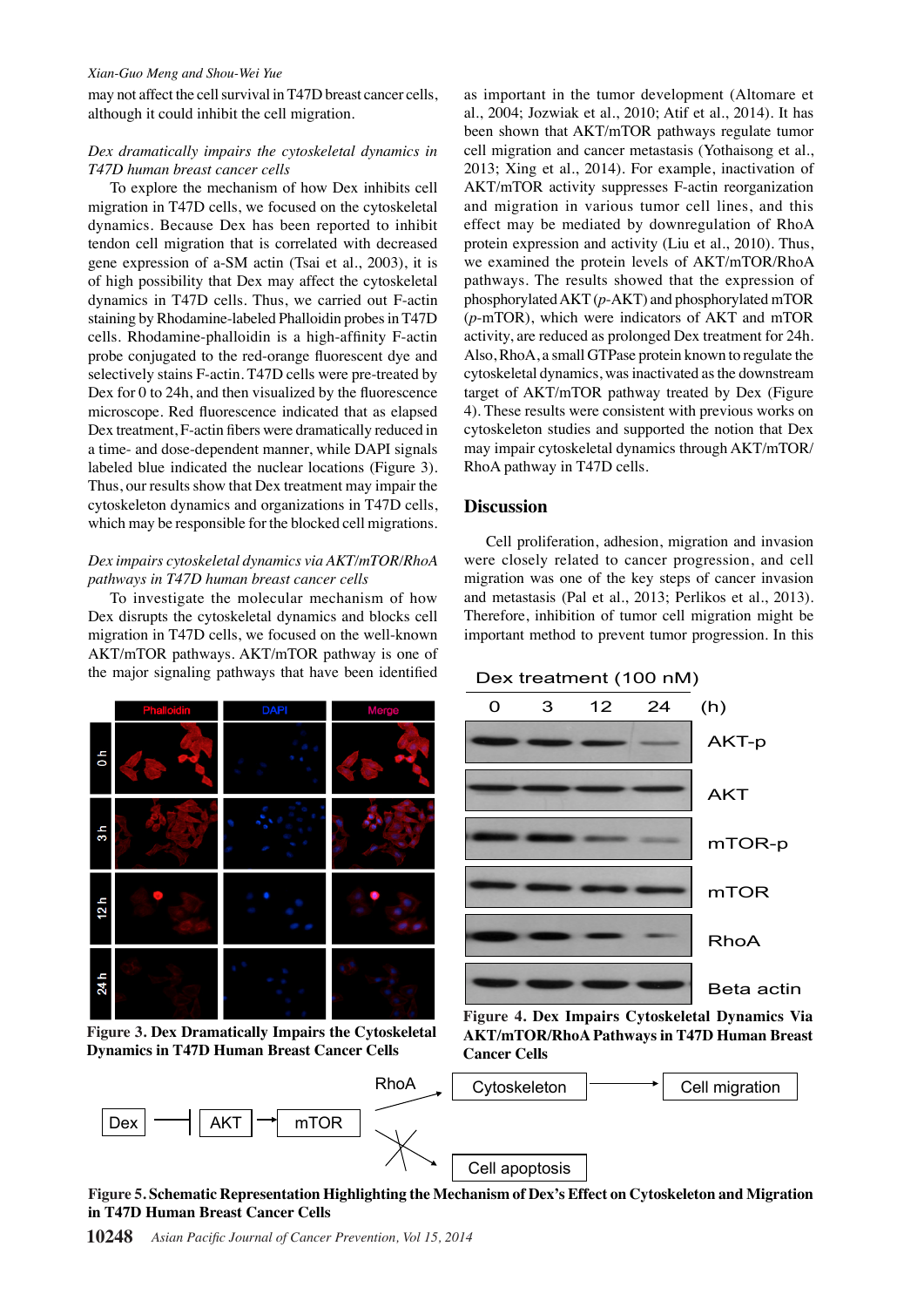study, we demonstrate that dexamethasone (Dex), a coadjuvant medicine for patients receiving chemotherapy, could effectively inhibit T47D breast cancer cell migration by disrupting the cytoskeletal dynamic organizations. Moreover, the effect of Dex on cell migration and cytoskeleton may be mediated by AKT/mTOR/RhoA pathway. Intriguingly, although Dex exhibits superb effects of inhibiting T47D cell migrations, it alone may not induce cell apoptosis in T47D cells, suggesting that Dex is better to work with other chemotherapeutics to clinically treat breast cancers (Figure 5).

It has long be appreciated that glucocorticoid/Dex is commonly co-administered with chemotherapy to prevent drug-induced allergic reaction, nausea, and vomiting. However, the alone effect of Dex on tumor cells is different in various types of cells. For example, treatment of Dex resulted in early axillary lymph node metastases, and increased the number of lung and liver metastases in an orthotopic xenograft model of a triple negative breast cancer cell line (MDA-MB-231) in nude mice (Alain et al., 2012). While Dex could decrease tumorigenicity in two non-TNBC cell lines, MCF7 and T47D cells (Silva et al., 2012). Moreover, Dex has been reported to induce apoptosis of osteocytes, as well as inducing autophagy for self-protections (Xia et al., 2010). Recently, many reports have demonstrated that Dex is widely used in clinical cancer therapy, besides its role in decreasing tumorigenicity. For example, prophylactic Dex could decrease the frequency and severity of grade 3 skin rash in cancer therapy (Wu et al., 2013). Moreover, combined use of Dex with 5-HT3 antagonist, and NK1 receptor inhibitor may be helpful for the patients sufferring from chemotherapy-induced nausea and vomiting (Kumagai et al., 2014). Therefore, it is necessary to determine the molecular mechanism of how Dex affect tumor cell survival, metabolism and development. Here, to reveal the role of Dex in breast cancers, especially to distinct effect on different subtypes of breast tumor cells, we investigate the role of Dex on cell organizations and migrations of T47D human breast cancer cells. Our results at least clarify that although Dex could not induce dramatic T47D cell apoptosis, it could disrupt the cytoskeletal organizations and migrations via AKT/mTOR/RhoA axis. These results afford reasons to take glucocorticoid/Dex as coadjuvant medicine for breast cancer therapies.

The AKT/mTOR pathway is a master intracellular signaling pathway which is important in apoptosis and hence cancer, e.g. breast cancers (Paplomata et al., 2014), non-small-cell lung cancers (Alvarez et al., 2007) and colorectal cancers (Pandurangan, 2013). Therefore, targeted drugs of AKT/mTOR pathway might be helpful for treatment of cancers, especially leading to cell apoptosis (Lou et al., 2014; Sui et al., 2014; Wang et al., 2014). Interestingly, in current studies, we found that AKT/mTOR pathway was inactivated by Dex treatment, without dramatic cell apoptosis. Instead, the Dex-mediated inactivation of AKT/mTOR pathway tends to block the cytoskeleton organizations and cell migrations. The compartmental effects of AKT/mTOR pathway on tumor inhibitions afford us novel insights into the pharmacological designs of targeted drugs. Again,

RhoA was regarded as a prominent regulatory factor in the regulation of cytoskeletal dynamics, transcription, cell cycle progression and cell transformation (Hou et al., 2013). Schmidt et al found that the expression of RhoA was notably higher in malignant prostate cancer cells compared to benign prostate cells (Schmidt et al., 2012). In our study, the expression of RhoA was inactivated when the cell migration was inhibited by Dex treatment, enhancing the notion that Dex could indeed disrupt the cytoskeleton organizations and cell migrations at least in T47D human breast cancer cells.

# **References**

- Alain T, Morita M, Fonseca BD, et al (2012). eIF4E/4E-BP ratio predicts the efficacy of mTOR targeted therapies. *Cancer Res*, **72**, 6468-76.
- Altomare DA, Wang HQ, Skele KL, et al (2004). AKT and mTOR phosphorylation is frequently detected in ovarian cancer and can be targeted to disrupt ovarian tumor cell growth. *Oncogene*, **23**, 5853-7.
- Alvarez M, Roman E, Santos ES, Raez LZ (2007). New targets for non-small-cell lung cancer therapy. *Expert Rev Anticancer Ther*, **7**, 1423-37.
- Ang C, Jhaveri K, Patel D, et al (2013). Hepatic arterial infusion and systemic chemotherapy for breast cancer liver metastases. *Breast J*, **19**, 96-9.
- Armstrong K, Eisen A, Weber B (2000). Assessing the risk of breast cancer. *N Engl J Med*, **342**, 564-71.
- Atif F, Yousuf S, Stein DG (2014). Anti-tumor effects of progesterone in human glioblastoma multiforme: Role of PI3K/Akt/mTOR signaling. *J Steroid Biochem Mol Biol*, [Epub ahead of print].
- Banciu M, Schiffelers RM, Metselaar JM, Storm G (2008). Utility of targeted glucocorticoids in cancer therapy. *J Liposome Res*, **18**, 47-57.
- Cuzick J, DeCensi A, Arun B, et al (2011). Preventive therapy for breast cancer: a consensus statement. *Lancet Oncol*, **12**, 496-503.
- Frankfurt O, Rosen ST (2004). Mechanisms of glucocorticoidinduced apoptosis in hematologic malignancies: updates. *Curr Opin Oncol*, **16**, 553-63.
- Fronza M, Heinzmann B, Hamburger M, et al (2009). Determination of the wound healing effect of Calendula extracts using the scratch assay with 3T3 fibroblasts. *J Ethnopharmacol*, **126**, 463-7.
- Gianni L, Eiermann W, Semiglazov V, et al (2010). Neoadjuvant chemotherapy with trastuzumab followed by adjuvant trastuzumab versus neoadjuvant chemotherapy alone, in patients with HER2-positive locally advanced breast cancer (the NOAH trial): a randomised controlled superiority trial with a parallel HER2-negative cohort. *Lancet*, **375**, 377-84.
- Graf C, Wessely N (2010). Physical activity in the prevention and therapy of breast cancer. *Breast Care*, **5**, 389-94.
- Hou A, Toh LX, Gan KH, et al (2013). Rho GTPases and regulation of cell migration and polarization in human corneal epithelial cells. *PLoS One*, **8**, 77107.
- Jozwiak J, Bikowska B, Grajkowska W, et al (2010). Activation of Akt/mTOR pathway in a patient with atypical teratoid/ rhabdoid tumor. *Folia Neuropathol*, **48**, 185-9.
- Kostaras X, Cusano F, Kline GA, et al (2014). Use of dexamethasone in patients with high-grade glioma: a clinical practice guideline. *Curr Oncol*, **21**, 493-503.
- Kumagai H, Kusaba H, Okumura Y, et al (2014). Efficacy and safety of an increased-dose of dexamethasone in patients receiving fosaprepitant chemotherapy in Japan. *Asian Pac*